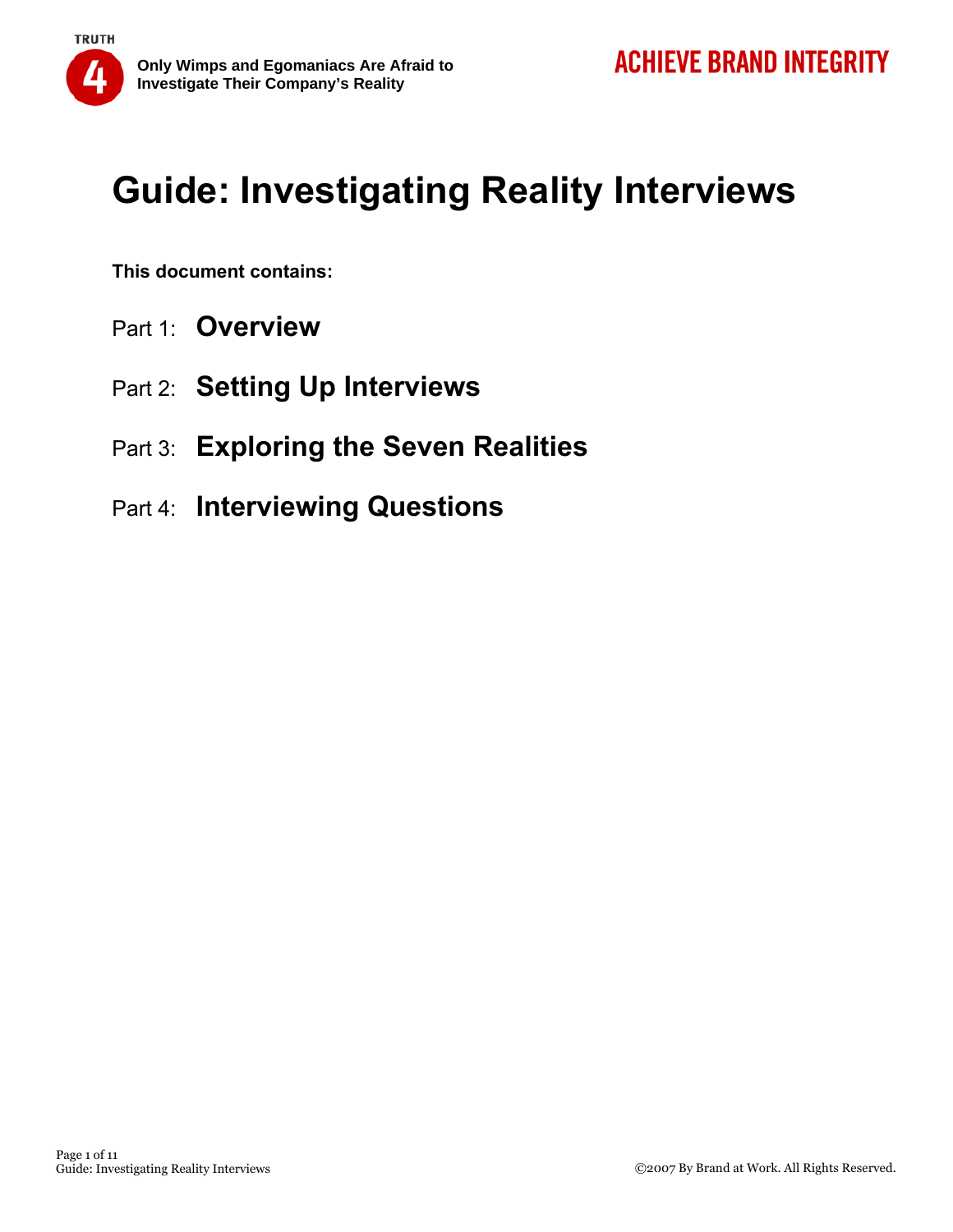



## **ACHIEVE BRAND INTEGRITY**

#### **Consent to Terms**

Your use of the Guide to Investigating Reality Interviews ("Guide") is subject to these Terms of Use ("Terms"). Please read them carefully. By using this Guide, you agree to be bound by these Terms. If you do not agree with, or cannot abide by these Terms, please do not make any use of this Guide. These Terms may be modified at any time at our discretion by posting the modified Terms on the Brand Integrity Web site. Use after any posting will constitute your agreement to abide by the modified Terms.

#### **Copyrights**

The content of this Guide is protected by U.S. and international copyright laws. You may not use, reproduce, distribute, transmit, or display any copyrighted material unless it is within the Terms. Derivative works may not be made. You may download, print, and copy the Guide for your personal (including intra-company), non-commercial use only, provided that you include all copyright and other notices contained in the Guide and that you do not modify the Guide. Any other use of the Guide is expressly prohibited.

#### **Disclaimer**

This Guide is provided on an "as is" and "as available" basis, without any warranties of any kind, either express or implied, including warranties of title or implied warranties of merchantability or fitness for a particular purpose. No warranties are made regarding any results that may be obtained from use of the Guide.

#### **Limitation of Liability**

In no event will Gregg Lederman, Brand at Work, or any of its employees or agents be liable for any indirect, consequential, special, incidental, or punitive damages, arising out of the use or inability to use this Guide or any results obtained from the use of this Guide.

#### **Miscellaneous**

These Terms represent the entire understanding of the parties regarding the use of this Guide and supersede any previous documents, correspondence, conversations, or other oral or written understanding related to these Terms. These Terms shall be governed by and construed under the laws of the State of New York without regard to its choice of law, rules, and where applicable, the laws of the United States. To the extent permissible by law, any disputes under these Terms or relating to the Guide shall be litigated in the District Court in and for the District of New York, and you hereby consent to personal jurisdiction and venue in the District of New York. A modification or waiver of a part of these Terms shall not constitute a waiver or modification of any other portion of the Terms. If for any reason any provision of these Terms is found unenforceable, that provision will be enforced to the maximum extent permissible, and the remainder of the Terms will continue in full force and effect.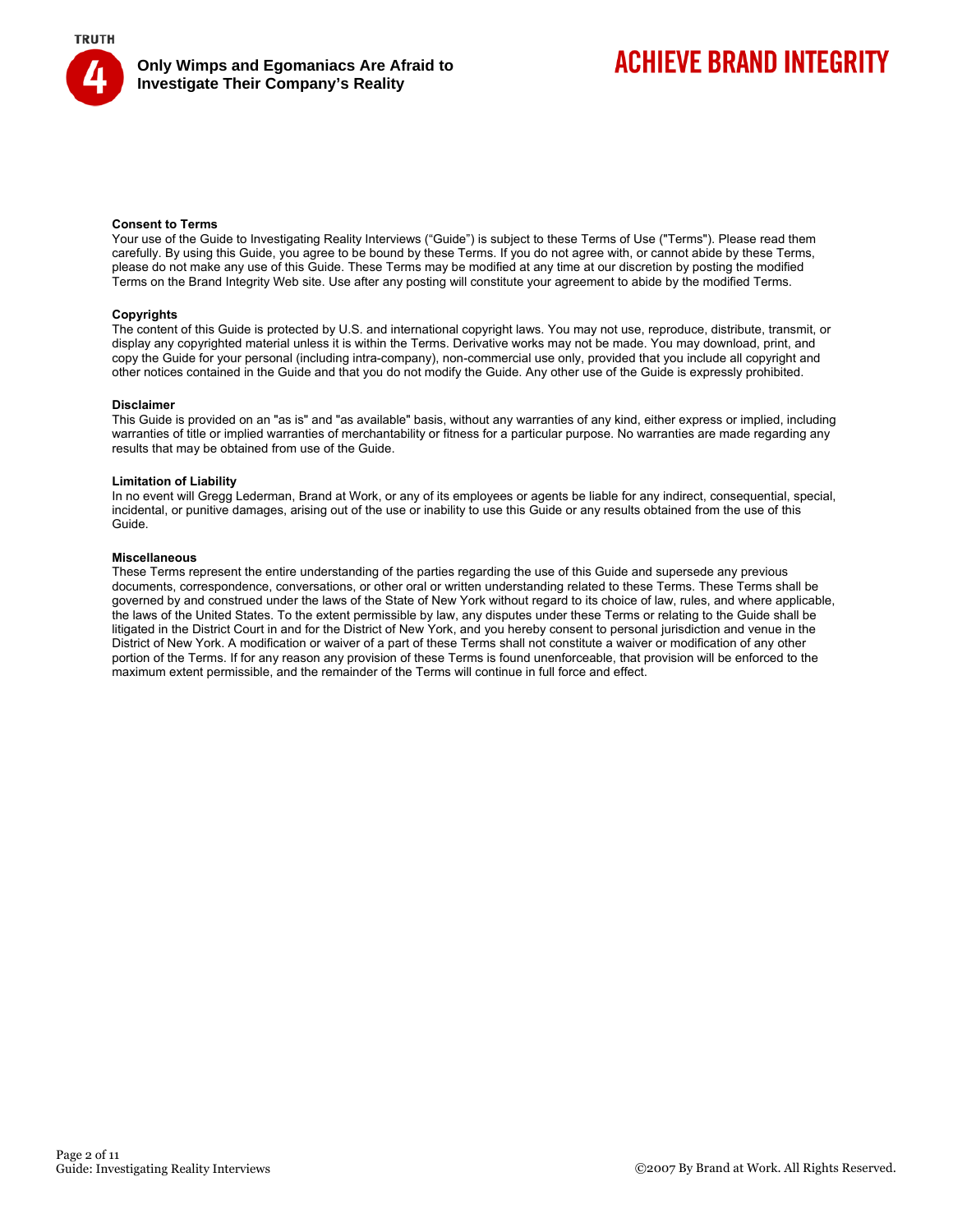

## Part 1: **Overview**

Powerful thinking occurs when you have the opportunity to explore various viewpoints. Are you ready to challenge closely held assumptions about what's really going on in your company? Doing so will help you to learn, in great detail, the current state of your people's beliefs, which will enable you to make smarter decisions to improve in the future.

Conducting Investigating Reality Interviews will help your company to:

- 1. Eliminate hidden agendas, leading to more efficient brand strategy development.
- 2. Engage leadership to share important insights, providing direction for brand strategy development.
- 3. Provide a realistic picture of what's really going on with your brand (your company).

It is recommended that you hire a trained interviewer to conduct discussions with leaders and employees in your company. This will provide an objective observer, as well as help to build trust in sharing perceptions.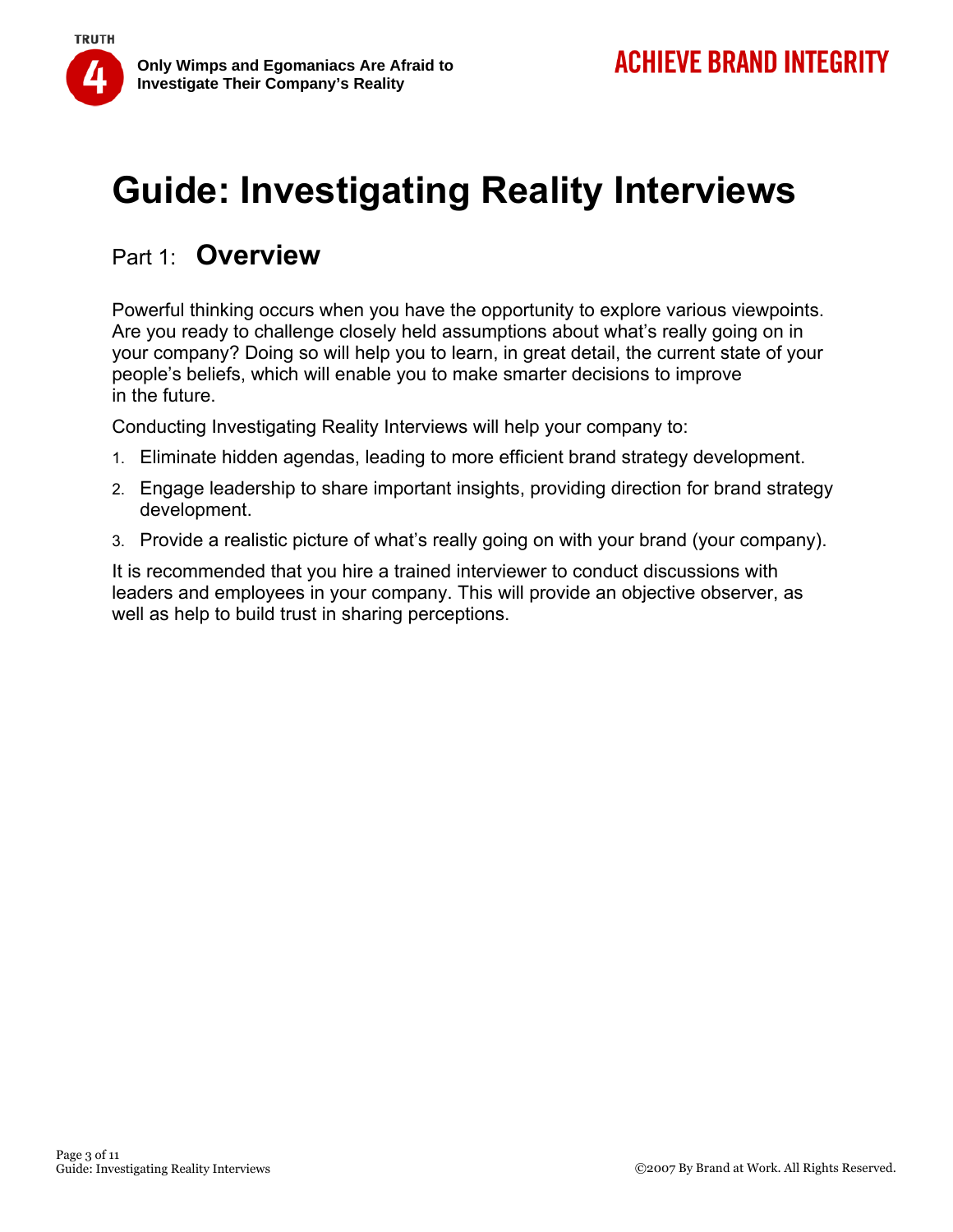

## Part 2: **Setting Up Interviews**

Schedule 45 minute, face-to-face conversations with key leaders. These conversations (interviews) *must* be strictly confidential. Confidentiality is extremely important to ensuring respondents feel comfortable and provide accurate information.

It might be helpful to send out an e-mail to those participating in an Investigating Reality Interview that contains:

- 1. Details concerning the purpose of the interview: what the company hopes to achieve, why they were chosen to participate, etc.
- 2. A reminder about the confidentiality.
- 3. A description of what is going to be done with the results (consolidated, summarized, and analyzed to help the company in building brand strategy).
- 4. A few "thought-starters," i.e., questions to get the person thinking about the company brand prior to the interview.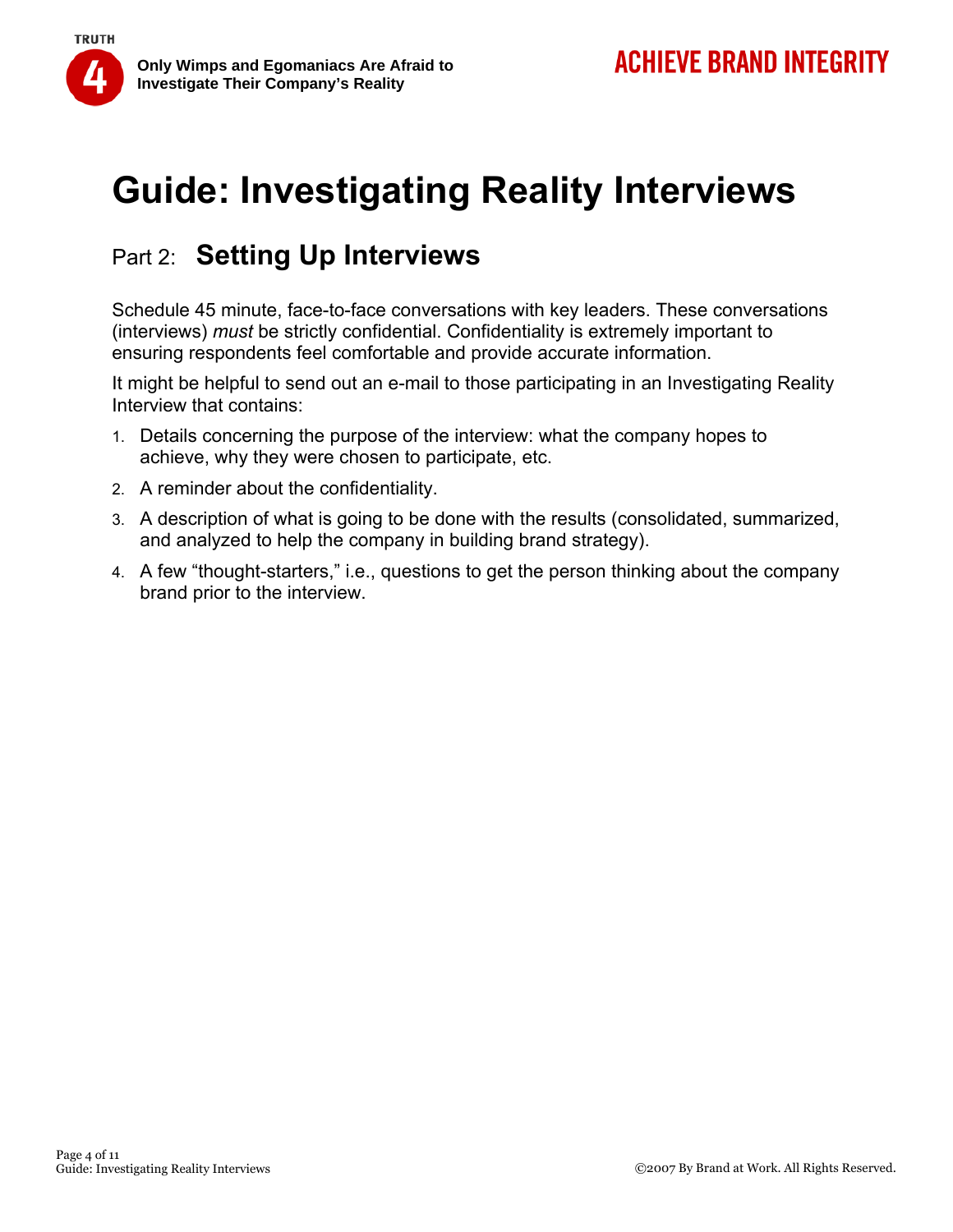

## Part 3: **Exploring the Seven Realities**

From a brand-building perspective, there are typically seven different realities for you to investigate.

### **Reality 1:** Achieving Desired Business Results

This is the "how are we doing" reality. What have been the results of the company's efforts, in the eyes of its customers, employees, and other key stakeholders? What quantitative and qualitative feedback does the company have to measure its success at attaining goals and objectives?

### **Reality 2:** Driving Desired Culture

It is up to leadership to provide the focus and direction to drive the desired behaviors that inspire and motivate employees to deliver exceptional service to customers. How are behaviors defined and shared? The leadership team is responsible for focusing the entire organization on creating value for customers.

### **Reality 3:** Knowing Your Target Customers

What are the most important segments, buyers, influencers, and end-users in the decision-making process for purchasing your product and/or service, and what are the desired outcomes they hope to realize in using your offering? How well do your people know the customers they serve? They may know more than you think, and could be holding on to valuable insights that could help you sell more stuff to more people. Or they might not know as much as you think, leading to a diminished overall experience for the end customers.

### **Reality 4:** Understanding Experiences

Customers and employees have experiences with your company and its products/services every day. How well do you understand the experiences that employees and customers have? These experiences must be understood and managed in order to positively influence the beliefs, attitudes, and behaviors that drive desired results.

### **Reality 5:** Recognizing Your Company's Brand Positioning

Positioning is about owning a place in the mind of your target customers. It is their perceptions (whether positive or negative) that define "who you are" in the marketplace. Unless your leaders and employees understand the positioning your company is vying for, it is very difficult for them to understand the relevance of their actions to strengthening that positioning. How well do you positively shape or influence what customers think? Uncovering employee perceptions about your unique (or not unique) positioning is critical to knowing how aligned your people are with your strategy.

### **Reality 6:** Implementing Important Initiatives

Internal brand awareness and understanding is the first step to operationalizing your company's brand. Once employees throughout the company truly understand the brand and its relevance to their job, they can begin to live it every day through their behaviors. Implementing the brand takes patience and persistence. Detailed action plans, programs, and processes are often necessary to rally and motivate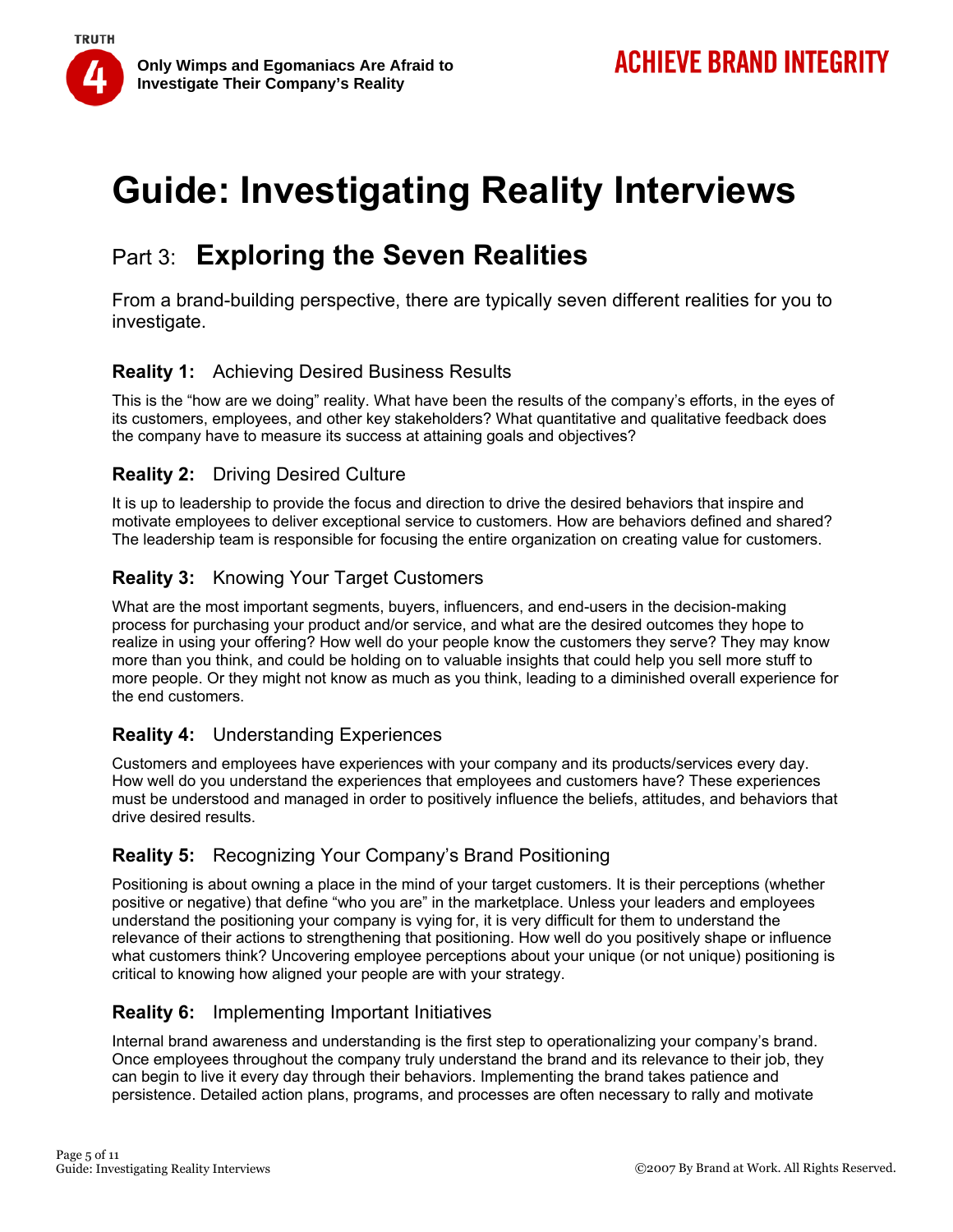

employees to "live the brand." How well do you establish goals and objectives with reasonable timelines for achieving them? Asking leaders for their thoughts about how well your company develops action plans and assigns responsibilities and ownership will provide you great insight into their confidence level and frustrations when it comes to implementation.

### **Reality 7:** Marketing Effectively to Customers

Most marketing activities are expensive and difficult to measure for success. A well-defined brand strategy adds purpose and directional clarity in regards to who to target and how to allocate resources for marketing efforts. Are your marketing efforts responsible in the minds of your own people?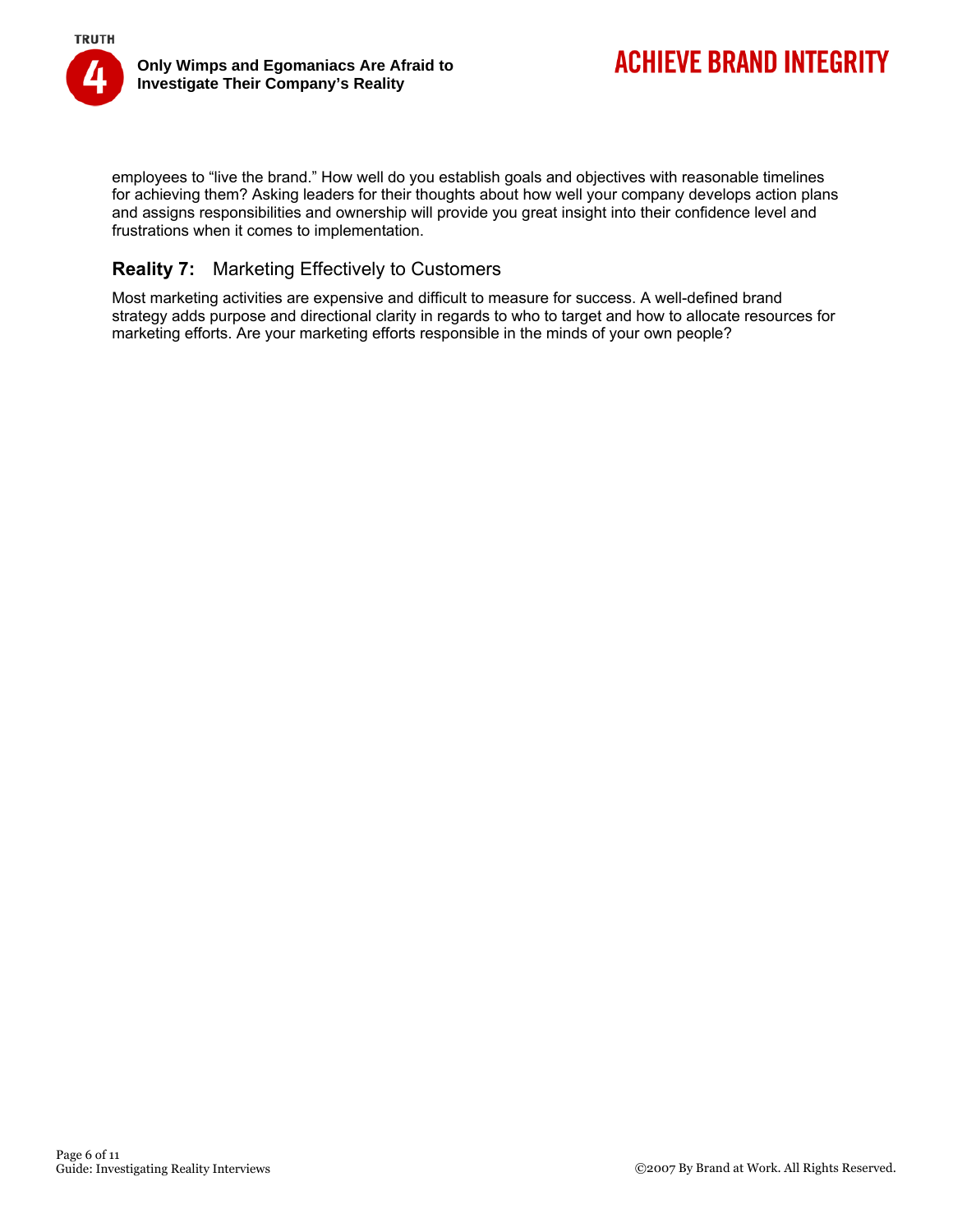

## Part 4: **Interviewing Questions**

Conducting Investigating Reality Interviews will afford you a unique blend of emotional and rational responses that can be summarized and used to:

- Stimulate internal commitment and buy-in for making necessary changes within the company.
- Challenge closely held assumptions that may be prohibiting success.
- Create greater understanding of the current state of the company in order to make smart decisions about future improvements.

When asking questions, first have the respondent rank their response using the following scale. Having respondents rank their responses before they provide an explanation will elicit an emotional response.

| 1 = Exceptional       | $5 =$ Inadequate |
|-----------------------|------------------|
| 2 = Very Good         | $6 = Poor$       |
| $3 = Good$            | $7 = None$       |
| $4 = \text{Adequate}$ |                  |

After the respondent has provided a ranking, ask him or her to tell you the reason for the answer. This will provide more insight into the logic behind his or her thinking. The ranking scale approach ensures both emotional and rational input from each interview participant.

Using the following questions, investigate your company's reality in the minds of your leaders. Once you have their perspective, you can administer the same set of questions (with slight modification) to gain feedback from employees. The numbered questions are the primary questions to be asked. The bulleted questions are secondary and should be selected/used on an as-needed basis.

**Reality 1:** Achieving Desired Business Results

- 1. How well do operational and financial results reflect high performance of the company in comparison to its best competitors?
	- How is the current financial performance?
		- > What are the expected trends? Return on assets? Profit? Balance sheet? Cash flow?
	- What is the current operational performance and what are the trends?
		- > Productivity? Cost of quality? Cycle time?
	- Is supplier performance providing a competitive advantage?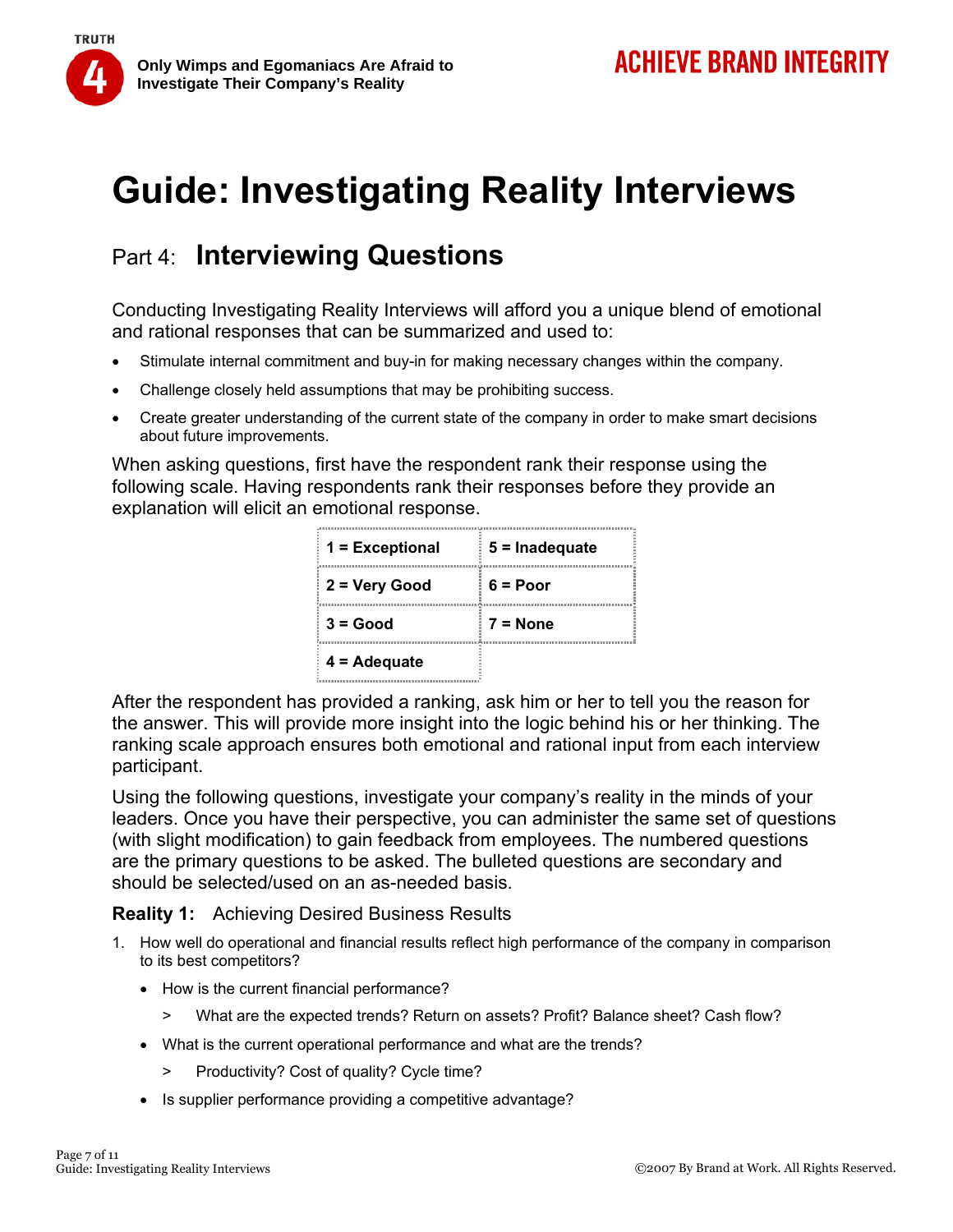

**Only Wimps and Egomaniacs Are Afraid to Investigate Their Company's Reality** 

## **ACHIEVE BRAND INTEGRITY**

- 2. How well have goals concerning employee motivation and satisfaction been achieved?
	- Are employees motivated to achieve superior results for customers?
	- Does employee feedback indicate successful HR management strategies?
	- Does the company realize diversity through employee development, teamwork, and management leadership?

### **Reality 2:** Driving Desired Culture

- 1. How well does the company provide the leadership and customer focus needed to achieve worldclass performance?
	- Does the leadership team focus the organization on customer satisfaction as the basic business principle (critical success factor) for the company?
	- Does the leadership team provide a vision and strategic direction to help the company achieve desired business results?
	- Are the vision, strategic direction, and company goals aligned and communicated to all employees?
	- Does management promote and "live" high ethical standards?
	- Do employees understand their role in helping the organization achieve world-class performance?
- 2. How well do employees understand company goals and objectives?
	- Do employees understand specific goals and objectives that they will be held accountable for achieving?
	- Are personal performance evaluations used consistently to align an employee's personal development with the achievement of organizational objectives?
		- > Are performance evaluations conducted consistently?
		- > Are the results used to enhance individual and organizational success?
- 3. How well do HR (talent management) processes enable the company to recruit, hire, train, and develop high-performing individuals?
	- How effective are recruitment activities?
	- How effective are employee evaluation activities?
	- How effective are reward and recognition systems?
	- Does the company measure employee motivation and satisfaction?
		- > Are the results acted upon?
- 4. How well is management aligned with respect to:
	- The most important business objectives?
		- > Are plans in place for the achievement of specific business objectives this year?
		- > How successful has the company been in reaching stated business objectives?
		- > What has helped or hindered progress?
	- The perception of the company in the marketplace?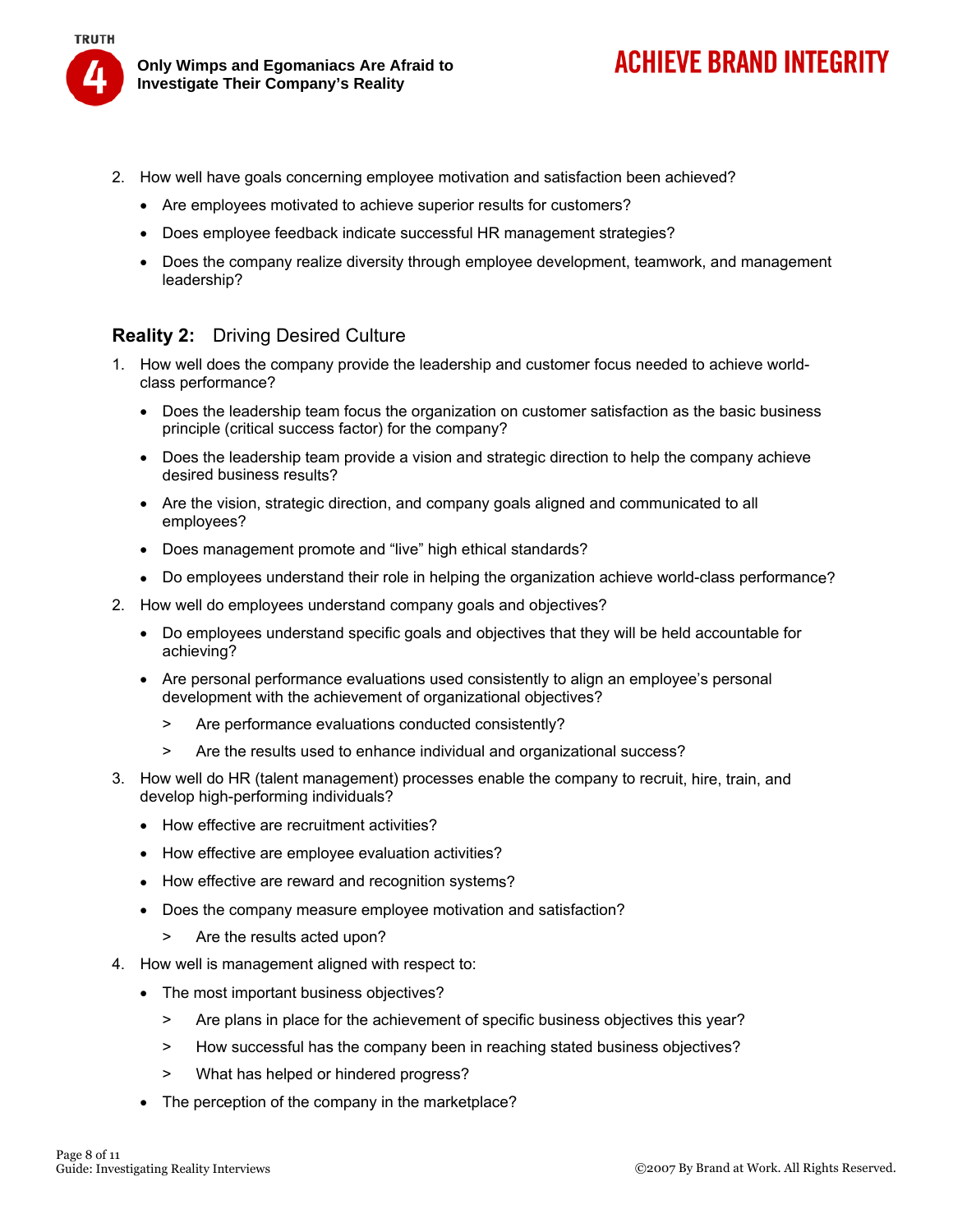

## **ACHIEVE BRAND INTEGRITY**

- > What do customers presume about the company?
- The makeup of the primary target audiences?
	- > Who are the most important market segments for the organization to target with its products and/or services?

#### **Reality 3:** Knowing Your Target Customers

- 1. How well do you understand customers and their wants, needs, and challenges?
	- What are the different markets you serve?
	- Which segments are the most important to focus on today?
	- What do you think are the most effective ways to reach your target segments?
	- How would you prioritize those segments?
	- What do you think are the key purchase drivers for each segment?
	- What do you think are the key influencers for each segment?
	- Does the company have a process for seeking and capturing customers' future needs?
	- Do customer requirements and expectations drive company goals and objectives?
	- Do you recognize internal customers and value their requirements?
	- Does the company maintain and utilize a database of past, present, and potential customers in order to identify fulfilled and unfulfilled customer requirements?
- 2. How well has the company achieved customers' desired results?
	- What is the current customer satisfaction level and trend?
		- > What is some common customer feedback?
	- What are the levels and trends in quality of products/services delivered?
		- > Do products and services perform as expected?
- 3. How well does the company manage customer relationships to enhance satisfaction, loyalty, and referrals?
	- How do you guarantee that your products and services will satisfy customers' needs?
	- Are all employees responsible for managing customer relationships?
	- What efforts are made to assist customers in referring your company to potential customers?
	- Are customers able to make inquiries and complaints and receive a quick response and resolution?
	- Are employees motivated to deliver exceptional service and value to customers?
- 4. How well does the company capture customer satisfaction data and utilize the information for improvement?
	- Is the measurement of customer satisfaction a key business process with defined roles and responsibilities?
	- Do you quickly measure customer satisfaction following each significant transaction?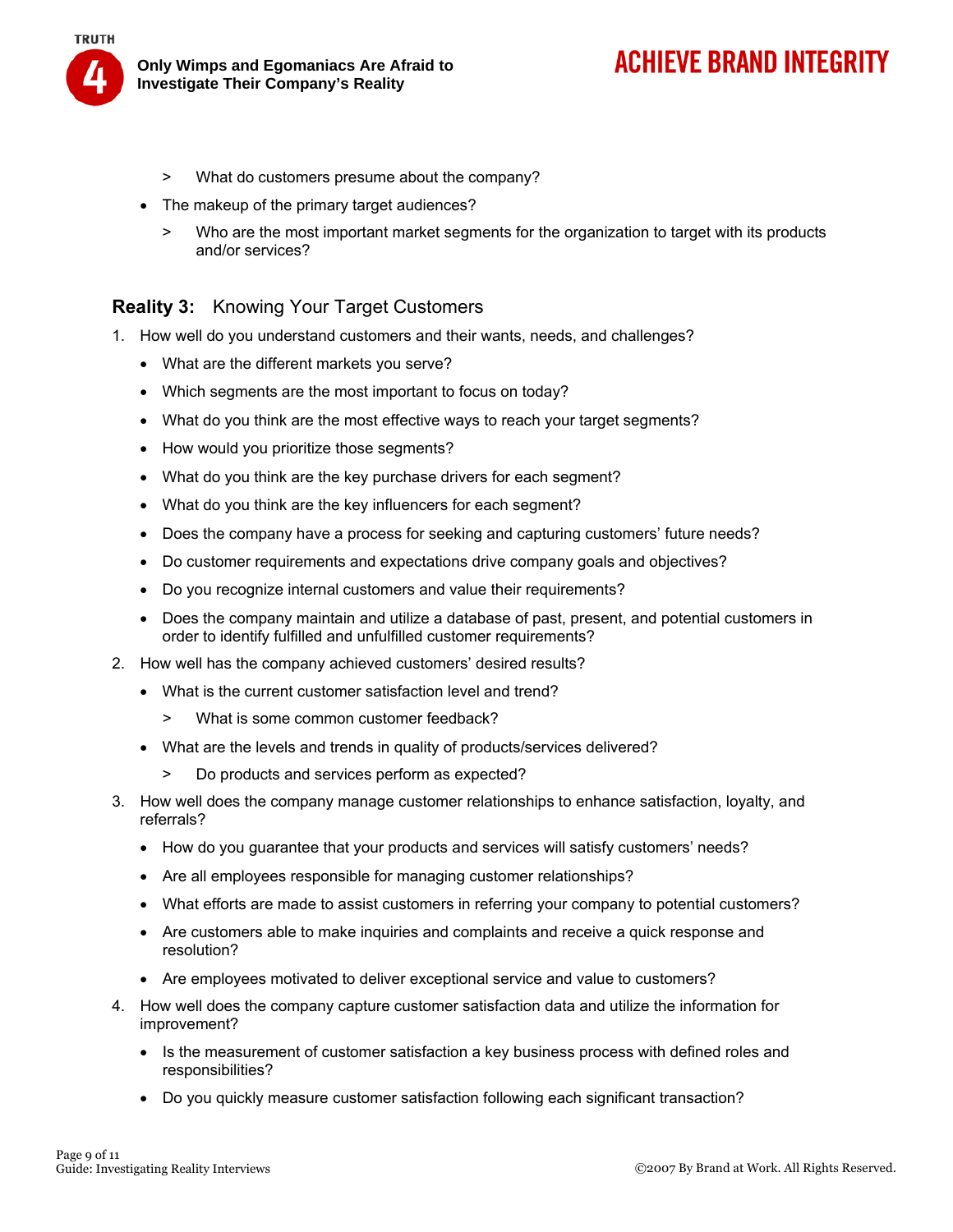

- What is the protocol for dissatisfied customers?
	- > Does the company identify and assign resolution responsibility for dissatisfaction and monitor progress?
- Does the company set priorities and direction for improved customer relation performance in comparison with competitors?
- Are customer satisfaction levels and trends reported and visibly displayed?
- Does the company track and analyze customer gains and losses for future improvements?
- 5. How well does the company understand customers' decision-making process?
	- Do you know how to reach the decision-makers?
- 6. How well does the company know which customers are most valuable today and in the future?

#### **Reality 4:** Understanding Experiences

- 1. How well does the company understand the experiences that employees and customers have?
	- What is it like to do business with the company, its products and services, and its employees?
	- Does the leadership team understand where the greatest points of impact are for influencing the thought process of customers and prospects?
	- What makes for an excellent purchase process as opposed to an adequate or dissatisfying one?
	- Does the company manage points of impact in order to deliver a compelling experience for customers?
		- > What about for employees?
	- Does the company have profound insight into customer values and motivations?
- 2. How well does the company manage the customer relationship to generate greater loyalty and referrals?
	- What efforts are made to continue building a relationship with customers after a sale?
	- What directly drives customer loyalty for products/services?
		- > What indirectly influences customer loyalty for products/services?
	- How well does the organization say, "Thanks," to customers?
		- > Do employees feel responsible for thanking customers?
	- Does the company effectively capture testimonials from satisfied customers?
		- > How are testimonials incorporated into marketing and promotional processes?
	- What efforts are made for encouraging referrals from satisfied customers?
- 3. How well do employees articulate what it is that makes the company special (different or unique) in the marketplace?
	- Does the company have relevant success stories that enable it to engage prospects?
	- How well are employees able to convey the most meaningful benefits the company delivers to customers?